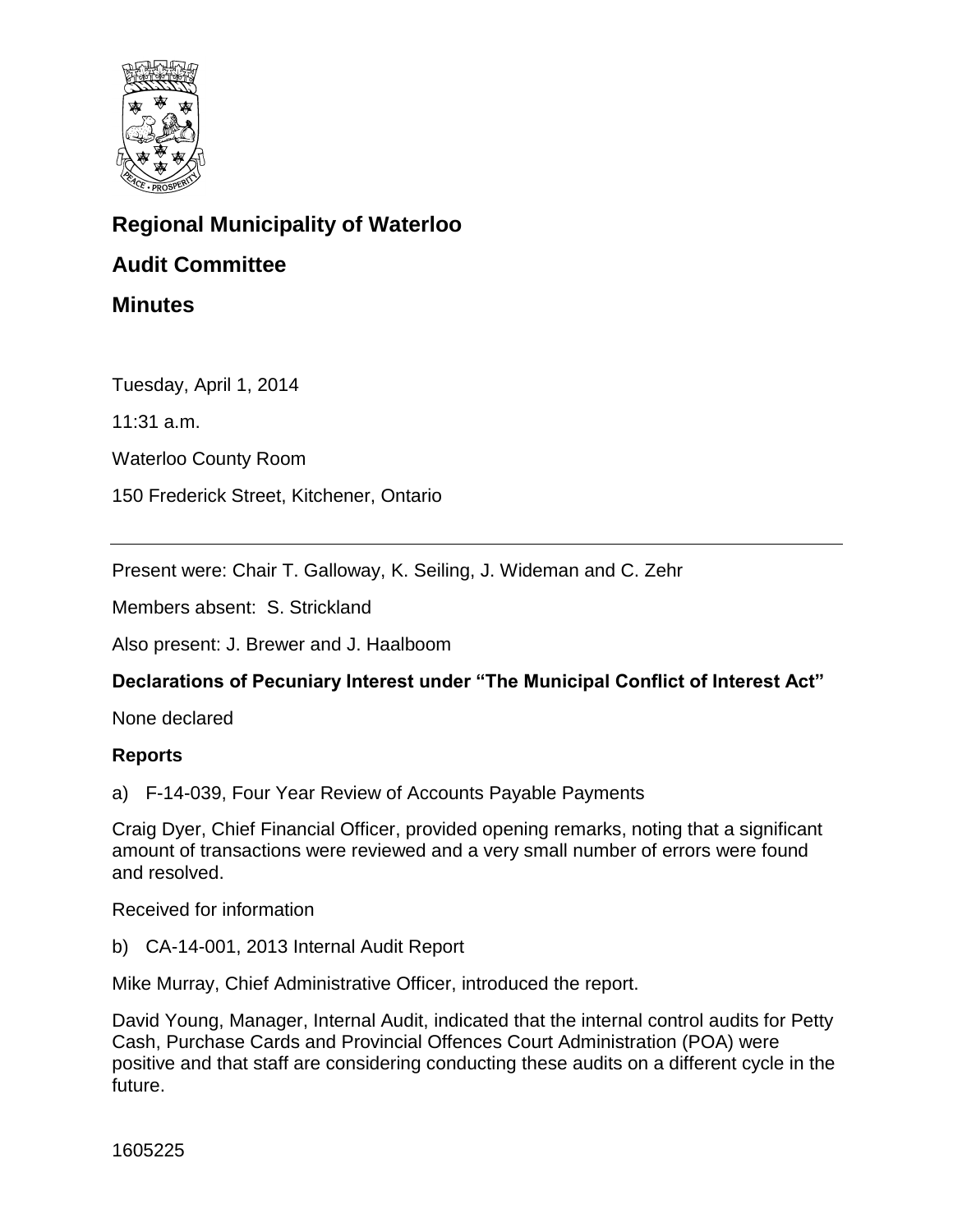Staff responded to Committee inquiries about any potential areas for concern by stating that any past issues have been resolved and that staff are taking advantage of automated processes and other tools to supplement the audits in a continuing effort to monitor purchasing patterns and detect any irregularities.

Received for information

c) CA-14-002/CR-FM-14-001, Fleet Services - Program Review 2013-2014

M. Murray provided an overview of the program review. He stated that the review revealed that Fleet Services is a very efficient program overall but there are a number of recommendations which could result in saving money and improving efficiencies.

D. Young stated that the practices are generally working well but the key recommendation is to move towards a fully centralized fleet management program.

Ellen McGaghey, Director, Facilities, reiterated the central recommendation for a centralized system and she highlighted the four key focus areas, as noted in the report.

She responded to Committee questions about the fuel cost benchmarking, the one-time cost of \$200,000 for implementation, and the projected capital and operating savings. In response to a question about intentions to reduce the size of the fleet, she advised that overall the fleet will be reduced and the remaining fleet will form a pool to be shared with other Regional programs. She outlined the proposed management of vehicles after their typical 5-year life cycle and she summarized the options, as recommended by the consultant. She noted that there won't be any impact on staffing.

M. Murray added that fleet vehicles will be used more efficiently and that the goal is to develop a corporate fleet and realize both operating and capital savings.

Moved by J. Wideman

Seconded by C. Zehr

That the Audit Committee endorse the recommendations and proposed actions of the Fleet Services - Program Review 2013-2014 as described in Report CA-14-002/CR-FM-14-001, dated April 1, 2014.

**Carried** 

**Next Meeting – May 7, 2014 at 5:00 p.m.**